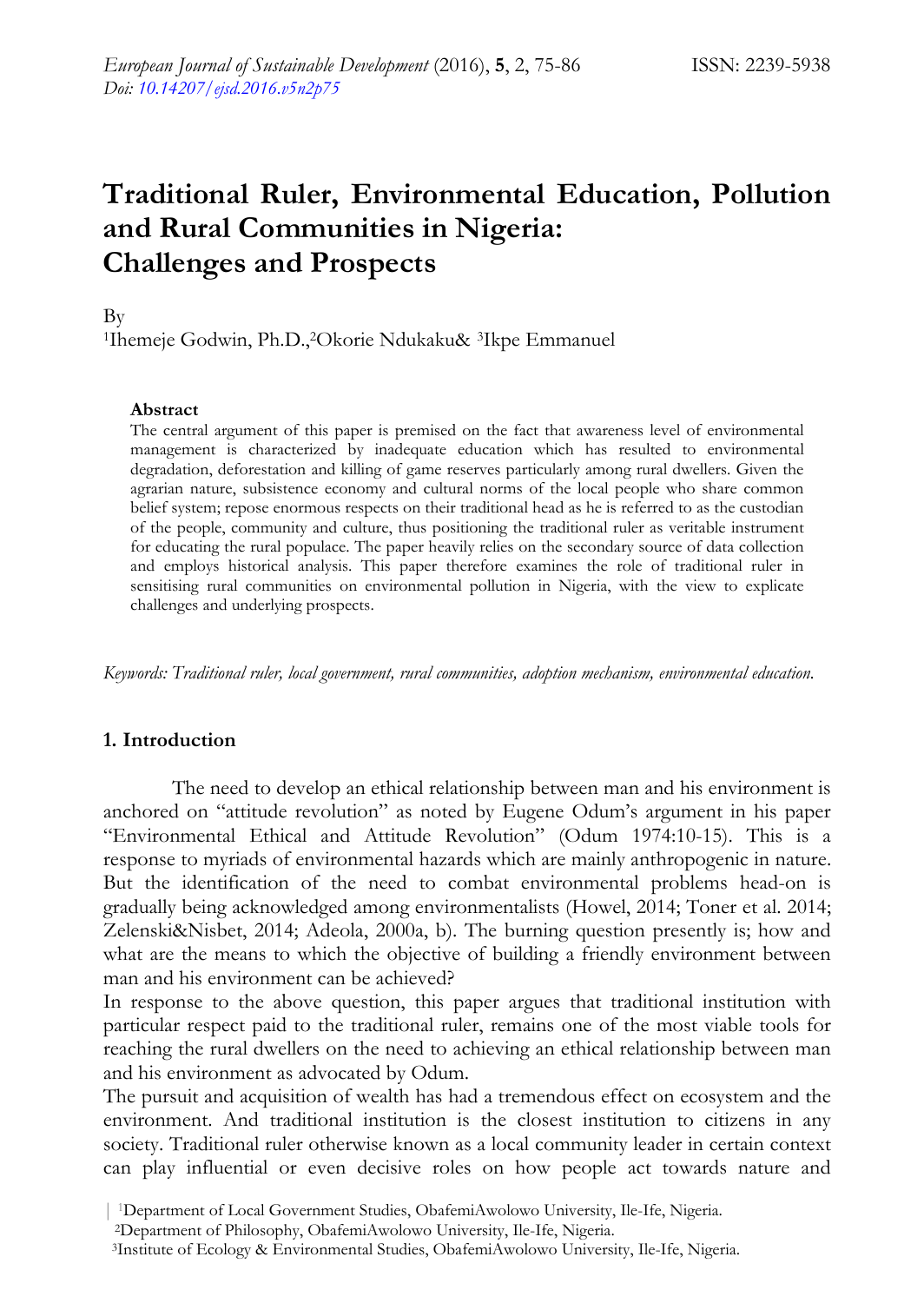environmental resources. This is particularly true in rural areas. In a pluralistic sense therefore, organising environmental orientation programmes for community leaders (traditional leaders) who will in-turn have contact with the rural dwellers can assist to facilitating the implementation of environmental laws.

In working with such leaders, specific attention will have to be paid to issues of language, literacy level and effective medium of communication. The paper is of the view that since traditional ruler-ship institution is closer to the people in terms of language and accessibility in all ramifications; it could work or serve as a better alternative in combating environmental crises by fostering "attitude revolution."

The structure of this paper is divided into five sessions. The first session is the introduction and second session deals with conceptual clarifications. The third session examines traditional ruler, environmental pollution versus apathy/ignorance; while the fourth delves intochallenging factors influencing traditional ruler in propagating environmental education and fifth deals with the prospects.

# **2. Conceptual Clarifications**

Concepts are identified as the most basic tool science has at its disposal (Dinwerth&Pattberg, 2006:186). Local government, rural dweller and traditional ruler are the concepts in this paper. Thus, this section deals with the discourses of concepts as the foundation of its analysis (Akindele et al, 2012:175; Finnemore&Sikkink, 1998: 891). Such orientation is informed and compelled by the fact that existential complexities and traditional ruler-ship institutioncannot be isolated from environmental education and rural communities, particularly when thinking and appraising governance in Nigeria. More than that, the nation's governance is confronted with environmental hazards. In other words, a concept to concept understanding will begin with definition and discussion of local government.

# **2.1 Local Government**

Enormous definitions and literature abound on the concept of 'local government' (Adamolekun, 1983; Aransi&Ihemeje, 2012; Whalen, 1976, Olowu, 1983). At the international sphere, the United Nations Office for Public Administration defines local government in this direction:

*a political subdivision of a nation or (in a federal system) State, which is constituted by law and has substantial control of local affairs including the powers to impose taxes or to execute labour for prescribed purposes. The governing body of such an entity is elected* …(Adamolekun, 1983)

Local government can also be described along these lines:

*A given territory and population, an institutional structure for legislative, executive or administrative purposes; a separate legal identity, a range of powers and separate legal identity, a range of powers and functions authorised by delegation from the appropriate central or intermediate legislature, and within the ambit of such delegation, autonomy including fiscal autonomy*(Whalen, 1976).

It is germane to succinctly articulate in our discourse the all-embracing definition posited by the federal government of Nigeria when it instituted the 1976 local government reform. In its document, local government is defined as: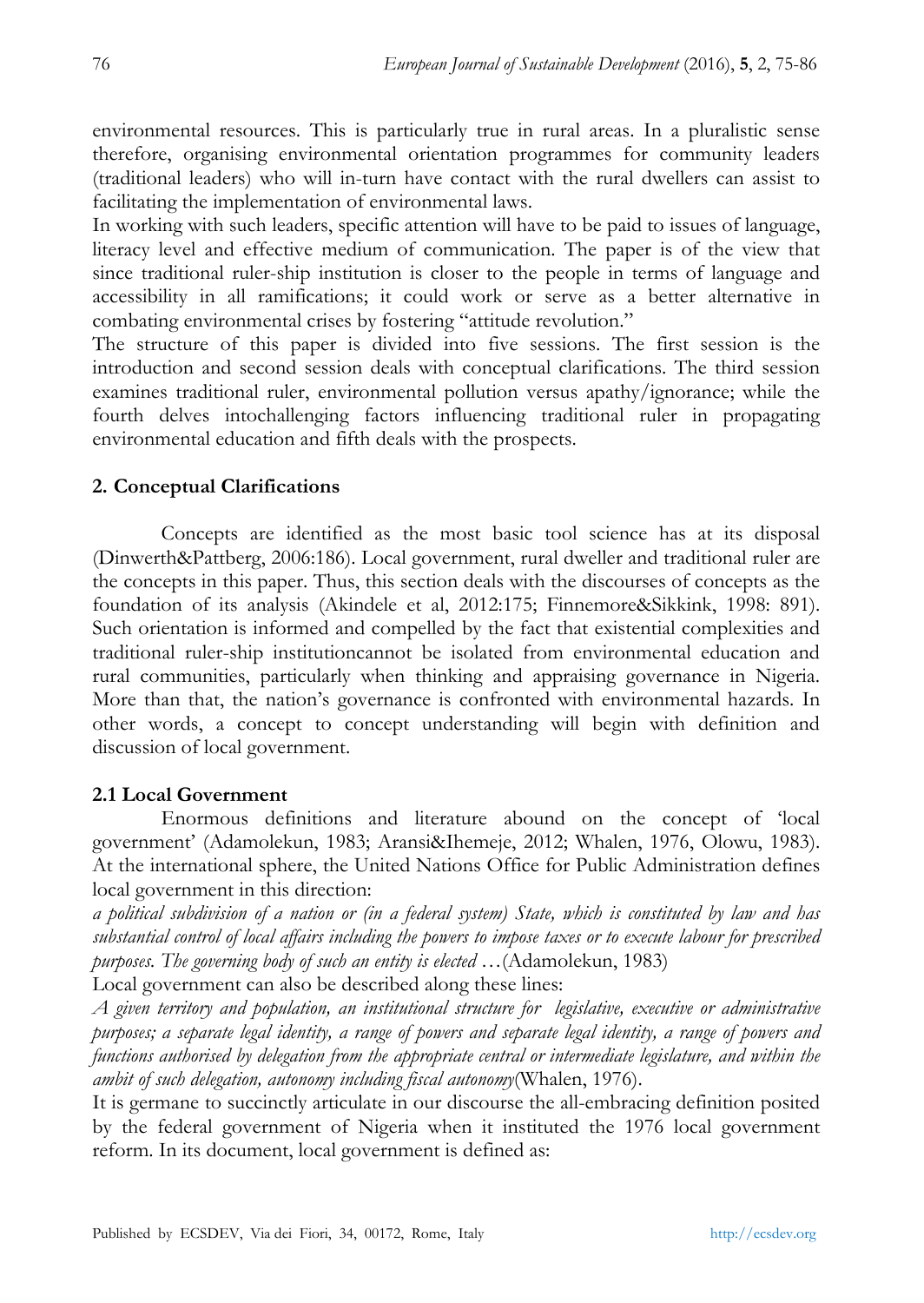*Government at Local level exercised through representative councils established by law to execute specific powers within defined areas. These powers should give the councils substantial control over local affairs as well as the staff and institutional and financial powers to initiate and direct the provision of services and to determine and implement projects so as to complement the activities of the state and federal government in their areas, and to ensure, through devolution of functions to these councils and through the active participation of the people and their traditional institutions, that local initiative and response to local needs and conditions are maximised* (Guidelines for Local Government Reform, 1976:1).

In accordance with the provision of the above, it is clear that the 1976 local government reform at the very first time captured what seem to recognise the local government as the ideal third tier of the government, saddling it with requisite place in the constitution of 1979 and 1999. It also connects the role of traditional rulers to the functioning of local government. Emphasis is paid to the specific provision of infrastructural and social amenities, aside the political functions performed at the local government level.

In the same vein, Olowu (1983) captures the definition within two strands – 'local government' and 'administration.' While drawing comparison between the two, Olowu perceives of local government as a collective power and authority vested on a particular group of representatives whose major task centres on designing policies and programmes that addresses the demands of the people and provide for their good life, that is, healthy living. The second strand deals with the smooth running of grassroots, the translation of policies and programmes into concrete reality, together with the rendering of advice falls within the purview of duties of the administrative arm of local government.

Local governments across the different parts of the world are created to perform two broad functions: political and socio-economic. They are to promote and entrench democratic ethos at grassroots, and provide socio-economic services (i.e. service delivery) to the people, particularly in the area of creating an enabling environment.

In essence, our caveat is premised on the fact that local government council if not properly integrating the rural communities in her development initiatives and implementation, then it may become difficult to disseminate awareness strategies to combating pollution.

#### **2.2 Rural Communities**

Different concepts can be adopted to define 'rural'. The OECD has a convenient benchmark based on population density:

*aregion is rural if more than half the people there live in communities with a* 

*population density of fewer than 150 persons per square kilometre* (latter, 2006: 3)

According to Official U.S. Census Bureau's definition, rural areas (communities) comprise open county and settlements with fewer than 2,500 residents. Again, rural areas consist of all territory located outside urbanized areas and urban clusters (USDA, 2011). Olaoye (1987) observed that, the concept of rurality is dependent upon its relationship with urbanity for its dependent upon its relationship with urbanity for its meaning. Thus, a community that is not rural is by definition urban. Yahaya (2009) states that 75 to 80% of people in developing countries live in the rural areas and need positive, relevant and prompt attention in their daily living. For example, the rural roads are not tarred; gutters are not dug to have good drainage and therefore predisposed to erosion, while trees are fell without complying to environmental laws.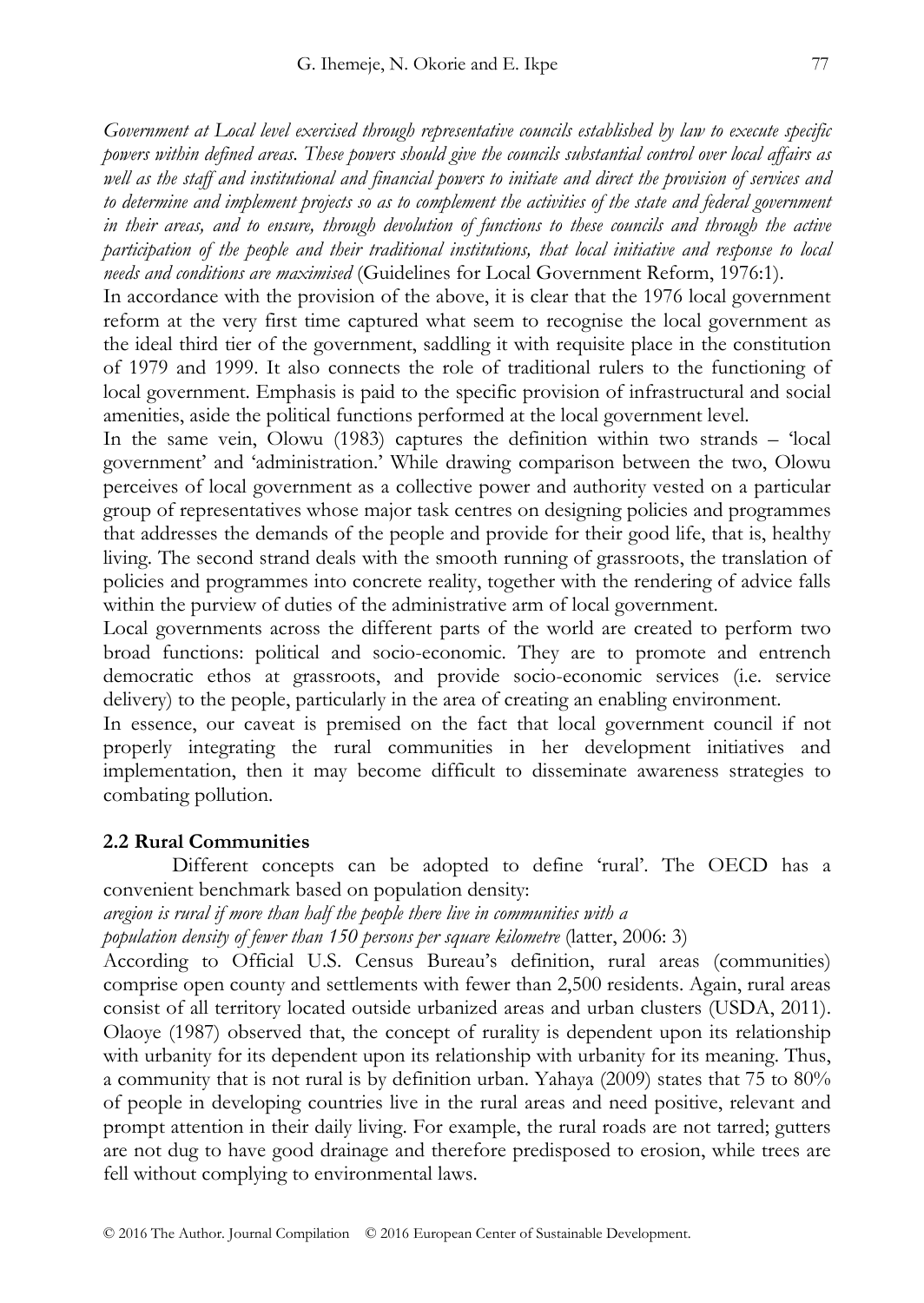A report on older rural people indicates that "access to information and advice is a key resource for local people in maintaining active and independent lives" (Abissat, 2008:3). Access to information regarding environmental crises and associated climatic changes in their communities should become more pressing since majority of rural inhabitants depend on it for source of livelihood-farming. And as such, access to information is critical to sensitising the people about what they should know concerning their welfare benefits and sources of support to overcoming social exclusion.

# **2.3 Traditional Ruler**

Establishing a better understanding of the term 'traditional ruler' becomes very imperative, considering the fact that it has given rise to a number of misinterpretation and misconceptions. The term traditional ruler is derived from tradition. In a bid to clear any form of ambiguity or even scepticism, Fleischacker (1994:45) defines tradition as "a set of customs passed down over the generations, with a set beliefs and values endorsing those customs." In its political sense therefore, a traditional ruler may be referred to as:

*the traditional head of an ethnic group or clan who is the holder of the highest primary executive authority in an indigenous polity or who has been appointed to the positioning accordance with the customs and tradition of the area concerned by instrument or order of the state government and whose title is recognised as traditional ruler title holder by the government of the State* (Ola and Tonwe 2009: 174).

According to Bello-Imam (2007:169), three sources of political authority are easily discernible in modern states in the traditional ruler:

*The first source is traditional authority which is essentially the right to rule resulting from the continuous exercise of political power. Hereditary rulership which is manifest in traditional rulership in Nigeria fits into this classification. The second, a charismatic authority which results from exceptional characteristics of the political leader. Examples of Charismatic leadership in contemporary Nigeria are provided by late Dr NnamdiAzikwe, Late Chief ObafemiAwolowo, late AlhajiAminu Kano and AlhajiAbubakirRimi, as well as Dr Achebe, Igwe of Onitsha. The third, it is a legal bureaucratic or legal rational authority, which emanates from the political office the individual holds but not from the individual who holds the office.* 

For analytical convenience and from the foregoing, a traditional ruler is seen as the custodian of the people, culture, tradition, religion, philosophies which is hitherto translated to the role of educating the rural populace, creation of awareness on new innovations and facilitating follow-up. For instance, prior to independence of Nigeria, under the Macpherson Constitution of 1951 there was a provision for the traditional rulers to represent in the selection process of members in the House of Chiefs, as well as indirectly through their influence over the composition of the regional Houses of Assembly (Nworah, 2011). In this regard, it is apparent that the office and person of traditional ruler isinevitable for being saddled with crucial responsibility; mainly because of his nearness to the people, knowing and understanding their felt-needs, and able to articulate way forward in a manner that would be appreciably understood and accepted. Again, he knows the people and is endowed with instruments of discovering their potentials. The traditional rulers usually reside in communities that are not usually urban in nature, known as rural communities.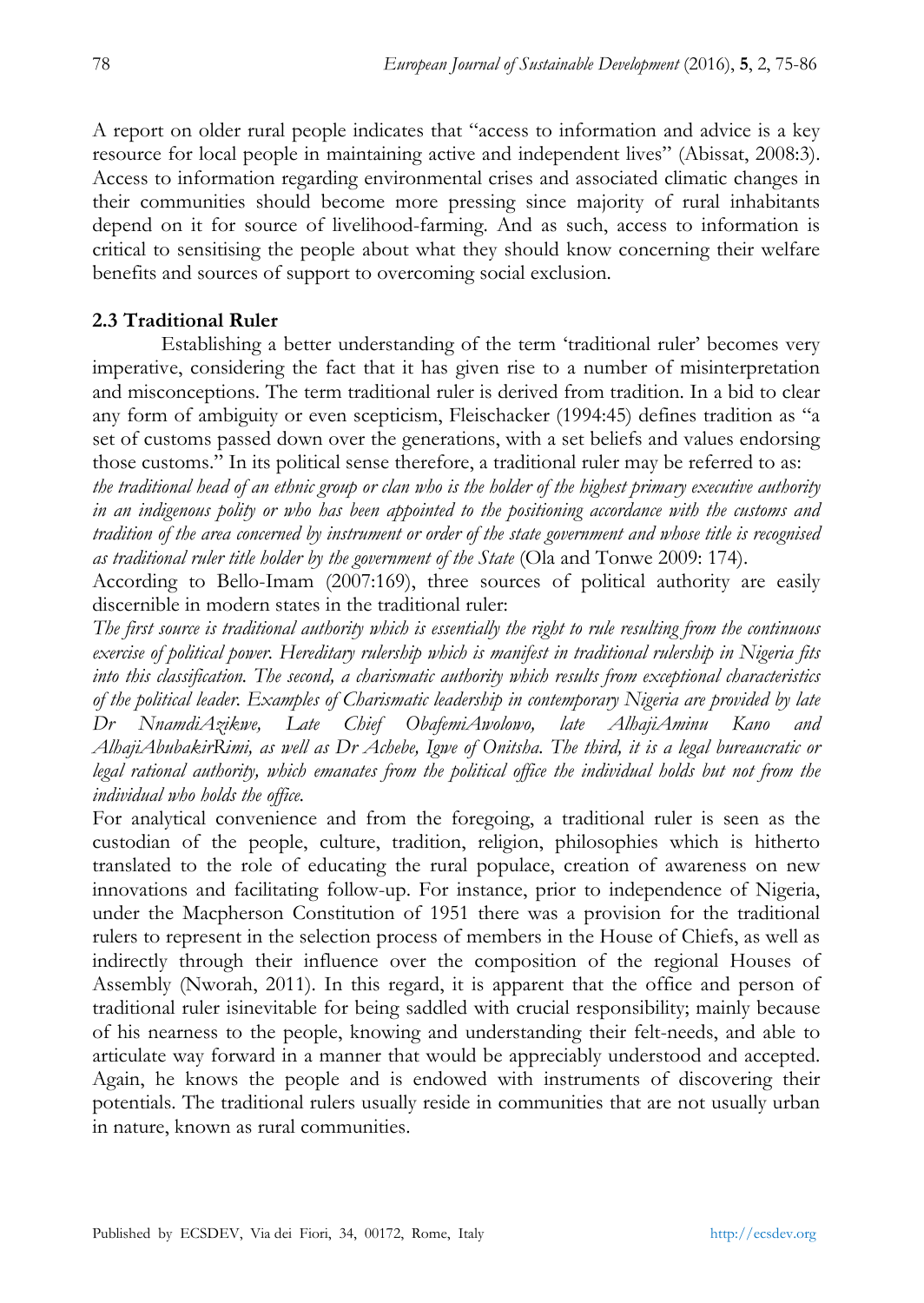## **3. Traditional Ruler: Enronmental Pollution Versus Apathy/Ignorance**

The traditional ruler in the discharge of his duties in combating environmental crises is faced with enormous problems which include pollution and apathy.

## **3.1 Pollution**

Pollution is the introduction of contaminants into a natural environment that causes instability, disorder, harm or discomfort to the ecosystem i.e. physical systems or living organisms (Merriam-Webster, 2010). Pollution can take the form of chemical substances or energy, such as noise, heat, or light. Pollutants, the elements of pollution, can be foreign substances or energies, or naturally occurring; when naturally occurring, they are considered contaminants when they exceed natural levels. Pollution is often classed as point source or nonpoint source pollution.

# **3.2 Types Of Pollution**

The major types of pollution identified in this work are listed below along with the particular pollutants relevant to each of them:

 Air pollution is the release of chemicals and particulates into the atmosphere. Common gaseous air pollutants include carbon monoxide, sulphur dioxide, chlorofluorocarbons (CFCs) and nitrogen oxides produced by industry and motor vehicles. Photochemical ozone and smog are created as nitrogen oxides and hydrocarbons react to sunlight. Particulate matter or fine dust is characterized by their micrometres size  $PM_{10}$  to  $PM_{2.5}$ .

 Light pollution, includes light trespass, over-illumination and astronomical interference.

 Noise pollution encompasses roadway noise, aircraft noise, industrial noise as well as high intensity sonar.

 Soil contamination occurs when chemicals are released by spill or underground leakage. Among the most significant soil contaminants are hydrocarbons, heavy metals, herbicides, pesticides and chlorinated hydrocarbons (U.S. EPA, 2010).

 Radioactive contamination, resulting from 20th century activities in atomic physics, such as nuclear power generation and nuclear weapons research, manufacture and deployment.

 Thermal pollution is a temperature change in natural water bodies caused by human influence, such as use of water as coolant in a power plant.

 Visual pollution which can refer to the presence of overhead power lines, motorway billboards, scarred landforms (as from strip mining), open storage of trash or municipal solid waste.

 Water pollution, by the release of waste products and contaminants into surface runoff into river drainage systems, leaching into groundwater, liquid spills, wastewater discharges, and eutrophication and littering.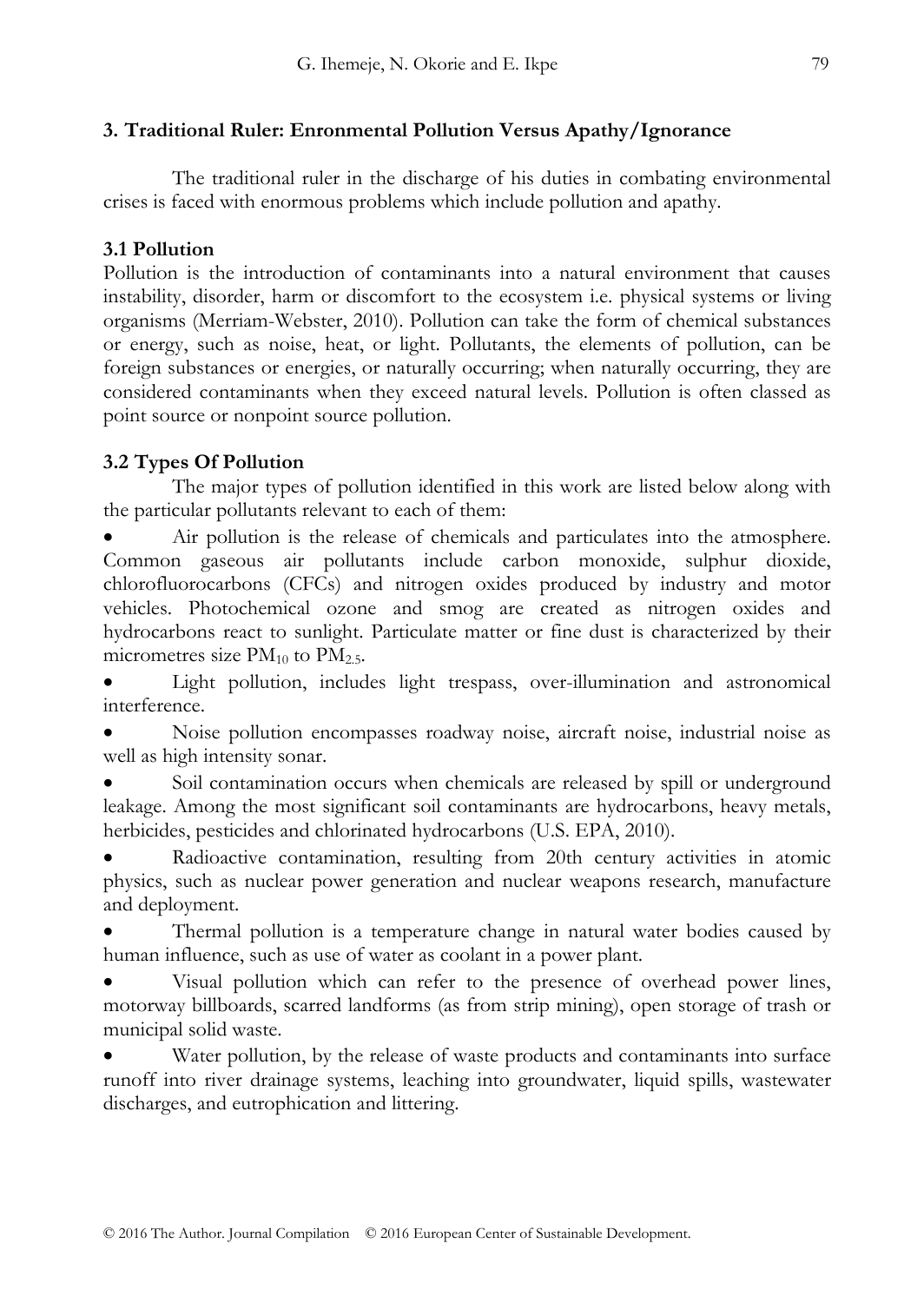## **3.3 Pollutants**

A pollutant is a waste material that pollutes air, water or soil, and is the cause of pollution

Three factors determine the severity of a pollutant: its chemical nature, the concentration and the persistence.

#### **3.4 Sources And Causes**

Air pollution comes from both natural and man-made sources. Man-made pollutants are generated from combustion, construction, mining and agriculture; they contribute greatly to air pollution (United Nations, 1972). Motor vehicle emissions are one of the leading causes of air pollution (EPR, 2001; AU, 2006). Principal stationary pollution sources include chemical plants, coal-fired power plants, oil refineries (Beychok, 1967), petrochemical plants, nuclear waste disposal activity, incinerators, large livestock farms (dairy cows, pigs, poultry, etc.), PVC factories, metals production factories, plastics factories, and other heavy industry. Agricultural air pollution comes from contemporary practices which include clearing and burning of bush/natural vegetation as well as spraying of pesticides and herbicides (Carson, 1962).

Some of the common soil contaminants are chlorinated hydrocarbons (CFH), heavy metals (such as chromium, cadmium--found in rechargeable batteries, and lead--found in lead paint, aviation fuel and still in some countries, gasoline), zinc, arsenic and benzene.

#### **3.5 Apathy/ Ignorance**

There is no doubt that environmental education and awareness has helped and will continue to help in shaping people's psyche and open their eyes to environmental issues of the day. But the most devastating and encompassing problem related to the abuse of environmental resources today is apathy and ignorance.

Apathy and ignorance exist at all levels of the society, ranging from everyday consumers who fail to recycle, to industrialized nations that are either unaware of the environmental problems (urban air pollution, soil erosion, species extinction, global warming, and so on) or not sufficiently concerned about the state of affairs to address these issues.

Robbins maintains that the lack of consideration and apathy about environmental problems arises from disconnect that has developed between humans and the land on which we live (Robbins, 2003:1). Thus, apathy and ignorance exist when human beings only see nature as not having value in itself, to serving man's needs. With such, there exist a gap between man and nature. Robbins goes further to assert that the end result of this disconnect is that we now have societies, especially in the industrialized world, who do not understand the importance of a healthy environment and its relation to the overall welfare and health of humans. Despite effort to do contrary, industrialized nations are still mostly ignorant and apathetic in terms of environmental awareness. Appreciation for the natural beauty of the earth appears to be non-existent a times (Robbins, 2003:1).

Some of the causes of apathy and ignorance are lack of access to resources as well as inadequate education. Many people are ignorant because they choose to remain ignorant.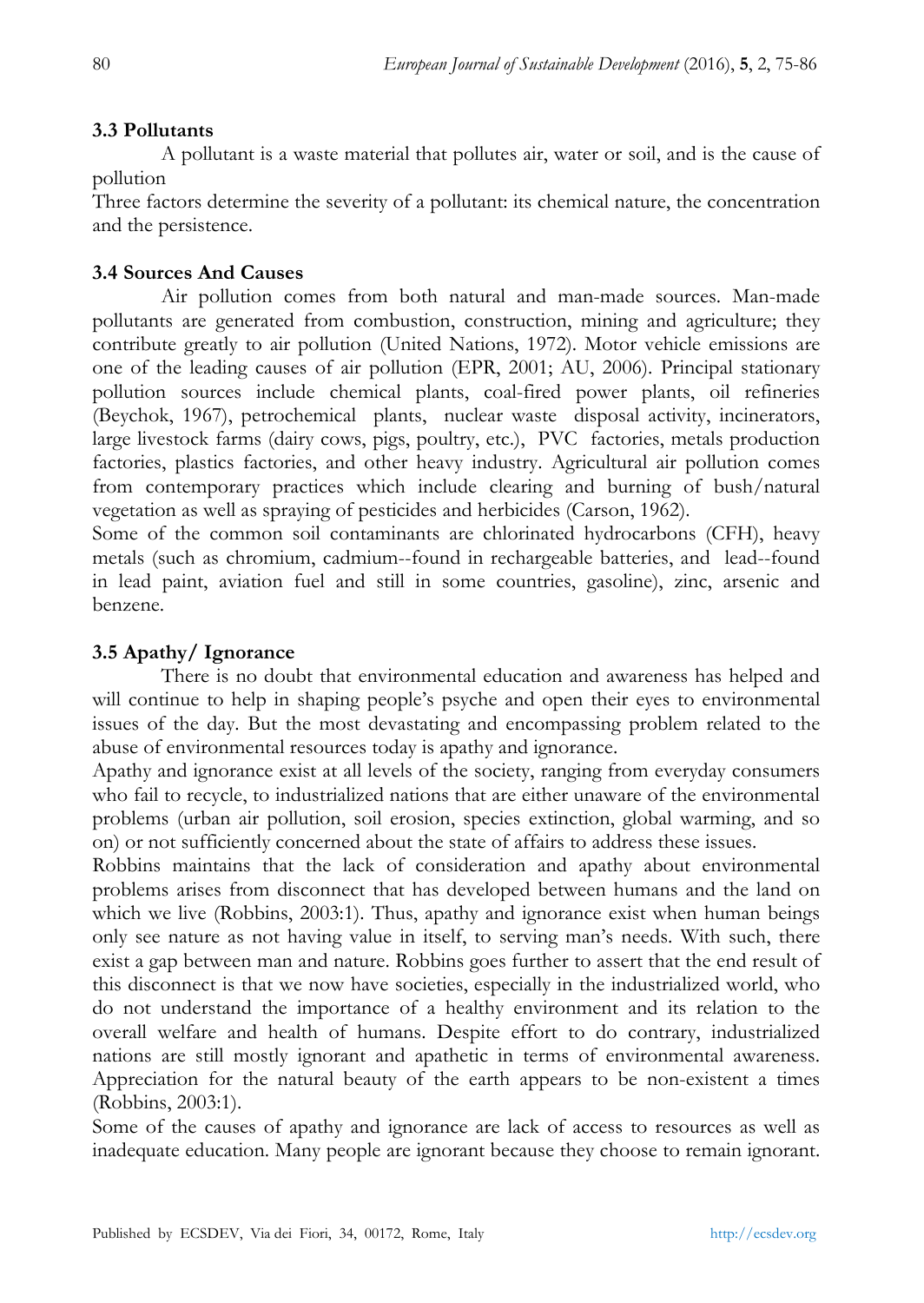And to be ignorant is trying to refuse to engage in the discussion and the implementation of change.

# **4. Challenges Confronted by the Traditional Ruler In Propagating Environmental Education**

The traditional ruler is usually confronted with plethora of challenges while attempting to effectively carry out environmental education programmes within his community. Some of these challenges include poverty, high population, illiteracy and nature of rural community (Olojede, et al. 2013; Kolawole, 2012; National Bureau Statistics, 2007; Issa, 1998; World Bank, 1990). These challenges give a vivid picture of Nigerian rural communitieswith a step-by-step exposition.

First, poverty is a rural community construct (World Bank, 1990; Fields, 2000; UNDP, 2006). Informed by this fact, the rural communities in Nigeria therefore are vulnerable to all kinds of environmental conundrums. Further, "poverty is the deprivation side of human development – the denial of basic choices and opportunities to lead a long, healthy, creative and free life, to enjoy a decent standard of living; and to participate in the life of the community including political freedom and cultural choices" (UNDP, 2006:8). Again, poverty can be seen as a process whereby its essential root causes are embedded in inequality, insecurity, vulnerability and discrimination (World Bank, 2006). We may therefore infer that rural community poverty relates to deficit in infrastructure, security provision, environmental sanitation, and "economic incomes fall drastically below the community average" (World Bank, 2000). Attacking poverty at that level means that there is availability of equal opportunities, decent work, economic and social security, non-discrimination, empowerment and making social and economic institutions more fair and accountable (World Bank, 2006). This is considered as "standard setting" because most developing countries, especially Nigeria might find it difficult to achieve due to weak policy implementation.

Second, Nigeria is the most populous black nation of about 140 million in 2007 (National Population Census, 2007); it is estimated now to be 158.4 million out which rural population is estimated 50,739 while 143 million are of rural poor (World Bank. 2010).

Third, note that Nigeria houses majority of her populace in the rural communities; hence accounting for high illiteracy level in the country. They lack access to education in terms of reading, writing and numeracy, and functional literacy which put them at a disadvantaged group with respect to environment education and awareness. Since there is high illiteracy rate, "the rural populace/ dwellers suffer from acute low productivity, social and economic retrogression due to ignorance which is a direct consequence of their inadequate information provided to them" (Issa, 1998: 132).This therefore suggests that a literate rural dweller would have acquired basic knowledge and skills, usually those pertaining to environmental education; and is able to apply them effectively. Success of environmental education programme largely depends on quality and quantity of literates in a community.

Fourth, the nature of the rural community to a large extent influence environment cum economic activities. For example, if a rural community is economically driven, it ensures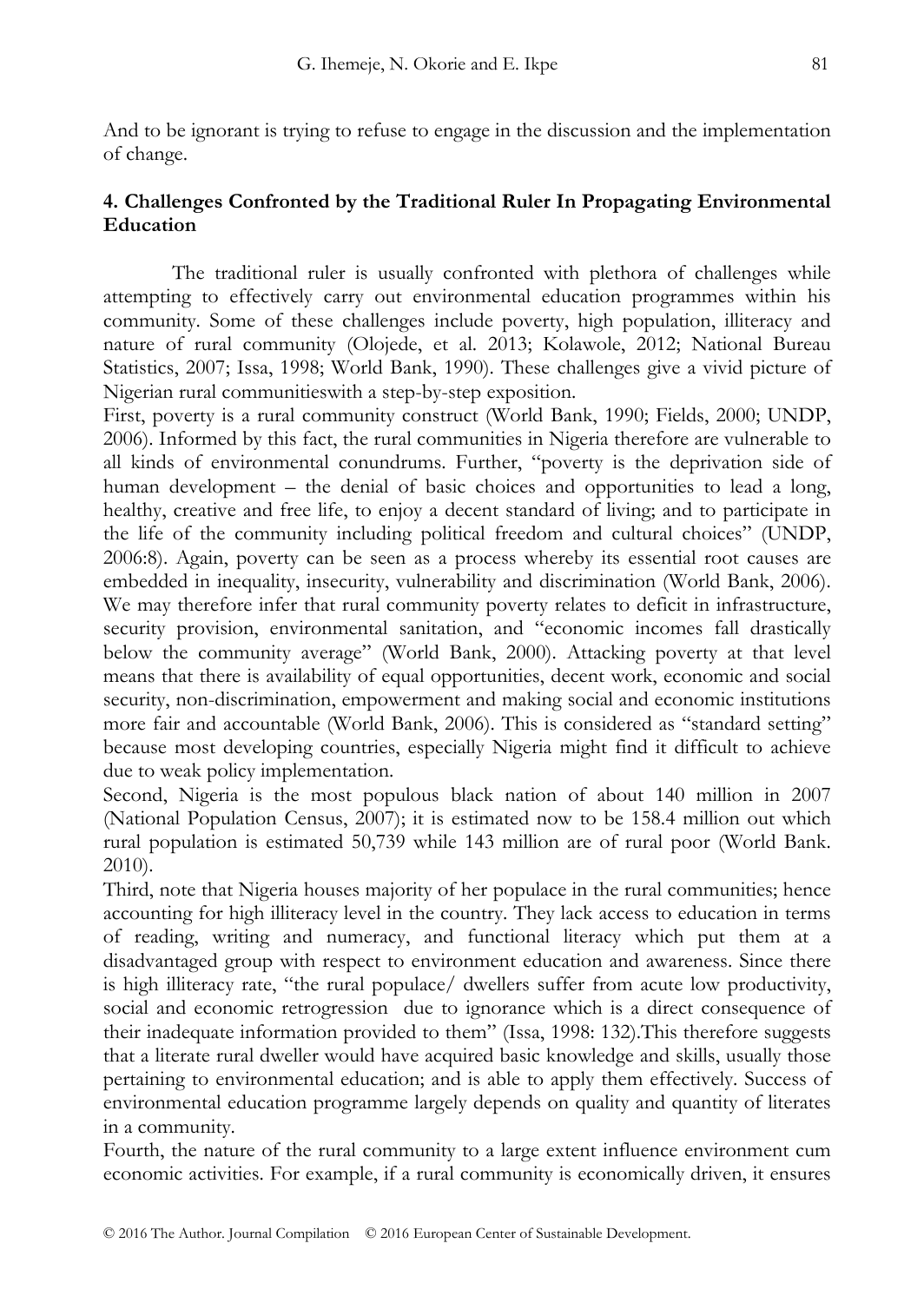that food is provided; rural industries are sustained through the provisions of raw materials, and providing income (Olojede, et al. 2013: 390).

Other challenges are inadequate monitoring by environmental experts on policy action as regard pollution; insufficient manpower; lack of compliance on the path of rural dwellers to consistently information into applicability; for example, bush burning and felling down of trees (deforestation), over politicisation of project implementation on the path of local government council.

# **5. Prospects: Traditional Ruler as a Change Agent FOR Accelerating Environmental Education in Nigeria**

This is the concluding session of this paper where so much emphasis is paid to adoption strategies and works of Singh & Mishra (2008), Rogers (1983). It is believed that for an effective environmental education to be carried out in a rural community; with respect to pollution, the traditional ruler is expected to be effectively involved, hence his role as a change agent. Note that, just like in other developing countries, a large proportion of the Nigerian populace resides in the rural areas (communities) where most people are largely illiterate and depend on farming for their livelihoods (Kolawole, 2012: 220). Most of these farming activities exhibit one form of pollution or the other, which of course, are not unfamiliar to the indigenous leader, the traditional ruler.

Fundamentally, the issue of adoption mechanism needs to be taken seriously because quite a huge number of the rural populace do not easily accept new changes and/or innovations. By adoption, we refer to the formal act by which the form and content of a proposed treaty are established. Treaty negotiation within an international organisation like the United Nations are usually adopted by a resolution of a representative organ of the organisation whose membership more or less corresponds to the potential participation in the treaty in question (Oxford Dictionary, 1990; United Nations' Treaty Collection, 1999).

Adoption refers to a decision to make full use of a new idea as the best course of action available (Singh & Mishra, 2008:3). Explaining further, there may be the need to either accept or reject a particular innovation by a rural community; if it is accepted then it is adopted, but if it is rejected it is not adopted. Rejection means the decision not to adopt an innovation and therefore cease to use an innovation after adopting earlier, a process known as "discontinuance" (Singh & Mishra, 2008: 2). Two types of discontinuance exist; replacement and disenchantment (Singh, 2008: 2). In this context, adoption is not unconnected to its process, stages, categories and change agent (Singh, 2008; Rogers, 1983). Adoption mechanism entails network of activities where experimentation, selection and dissemination of innovative ideas take place.

 Adoption process is the mental process through which an individual passes from first knowledge of an innovation to a decision to adopt or reject and to later confirmation of this decision (Singh & Mishra, 2008: 2). There are five stages of adoption process and five adopter categories (Rogers, 1983). The five stages of adoption are awareness, interest, evaluation, trial and adoption; while the adopter categories include innovators, early adopters, early majority, late majority and laggards (Rogers, 1983).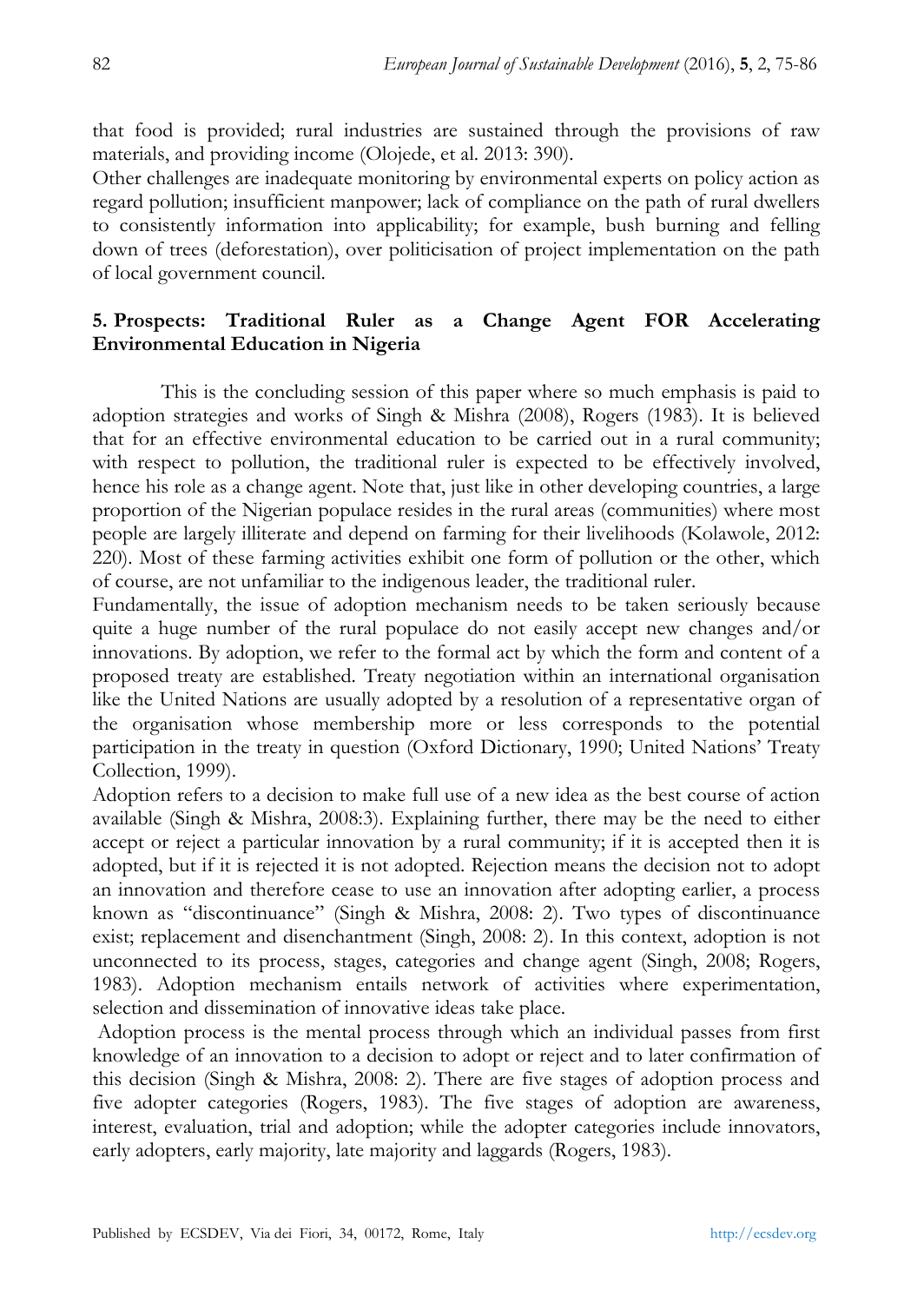A change agent exists to ensuring a balance and effective co-ordination of network of activities that transpire between the stages of adoption process and adopter categories. A change agent has the potential to direct activities involved in the relationship between the stages of adoption process and the adopter categories. In this regard therefore, a change is defined as an individual who influences clients' innovation decisions in a direction deemed desirable by a change agency (Singh & Mishra, 2008: 4). Examples of change agents in a rural community are traditional rulers, teachers, political scientists, consultants, local government experts, community development experts, development workers, environmentalists, public health workers, agricultural extension workers, development workers and sales representatives.

The question of roles performed by the change agent is pertinent to this discourse. Response to the question in a scholarly documentation states that:

*a change agent performs two major roles of diffusion of innovation: one, provides linkage between change agency and client system, he passes the innovation(s) from change agency to ultimate users; two, identifies clients' needs and obtain feedback about change programme and feed it to change agency* (Singh & Mishra, 2008: 4).

In view of the above, the de facto role of change agent within the purview of environmental pollution education is assumed by the traditional ruler. To expedite innovative ideas of ameliorating environmental pollution in his community, it is expected that firstly, the traditional ruler should be very conversant and knowledgeable about environmental issues in his community as this would help to identify areas where environmental education will anchor on.

Secondly, there is need to increase the knowledge base capacity of the rural dwellers through periodic meetings, seminars and other related programmes geared towards enhancing an environment-friendly community. Such meetings should be engineered by the traditional ruler and to take place at the palace, community hall, and even at market squares occasionally.

Thirdly, "seeing they say is believing", the people need to be provided with incinerators, dust bins, boots and other kits to help combat the environmental menace like that of pollution and erosion. This aspect need to be facilitated by the traditional ruler. Thus, the traditional ruler occupies an intermediary role between his subjects and environment, also doubles as the link between the local government council and environmentalists in championing sound environmental education, of which he is expected to live up to the honour and respect bestowed on him by ensuring that environmental needs assessment gets desired advocacy and results.

Fourthly, not every adoption mechanism works or even survives the test of time. This is true because the introduction of new way of doing things can either be accepted or rejected. Once accepted, it can be adopted but if rejected, it becomes an impracticable and forgotten endeavour. For instance, the idea of afforestation when adopted in a given rural community should ensure that trees are planted periodically, but; wisely planted when and where necessary. Such a noble initiative would see the light of the day if the following requirements are met:

i. Apart from being the change agent, the traditional ruler can take the leading role as an early adopter to demonstrate a particular innovation with respect to environmental pollution education;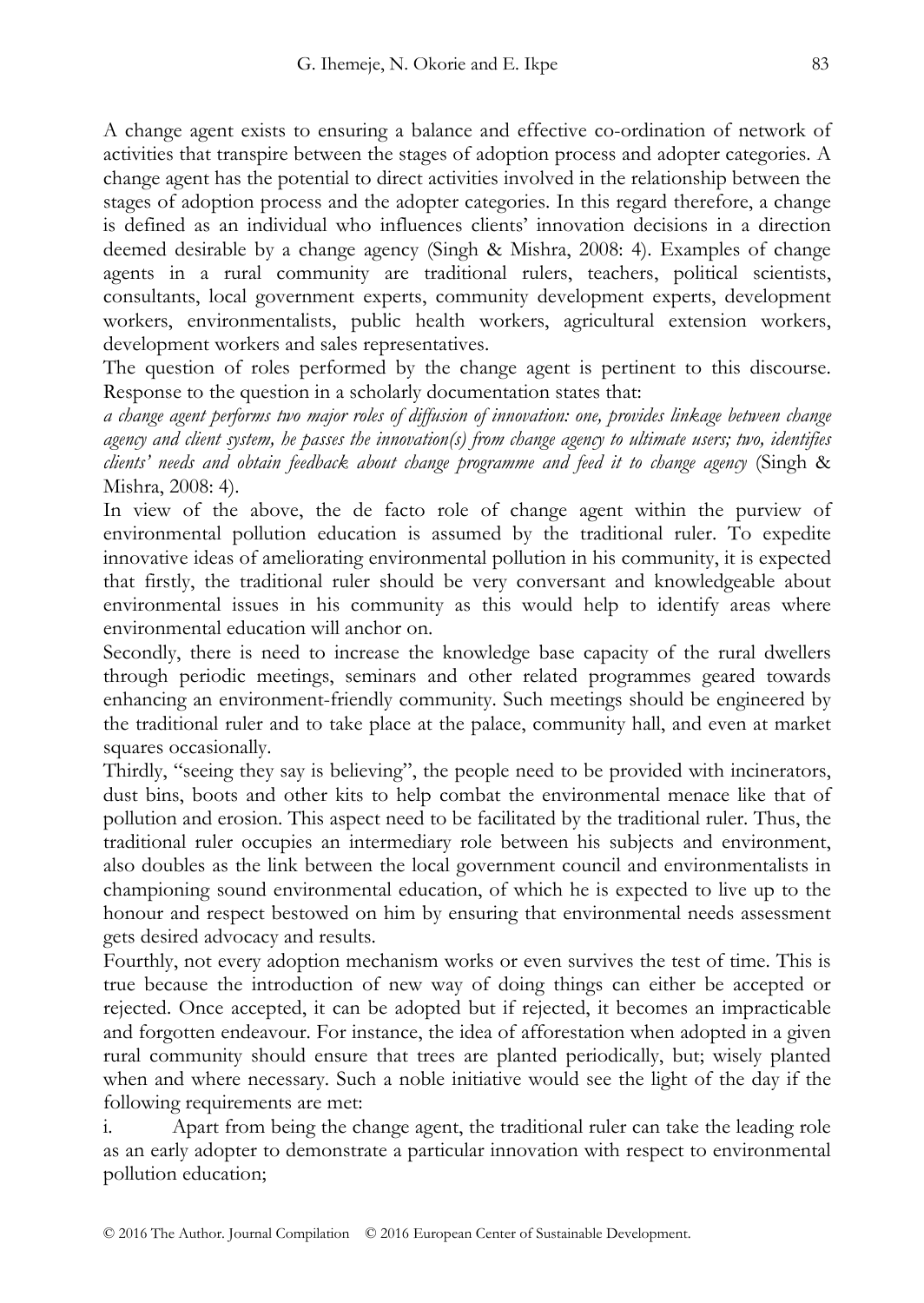ii. House-to-house, market-to-market, religious places of worship sensitisation and awareness on afforestation as against deforestation which often result into environmental and health pollution;

iii. Frequent announcement through radio jingles and television programmes;

iv. Seasonal monitoring; and

v. Enlightening primary and secondary pupils on the need to have a healthy environment through early morning and closing period announcements on the assembly ground (or hall, as the case may be).

# **References**

Abissat, M.K.(2008).Taking ICT to rural people in Ghana [Online]

Available: http://www.ginks.org/com.pages/Get.Bitz from file (Accessed 20/01/2016)

Adamolekun, L. (1983). *Public administration: A Nigerian and competitive* 

*perspective*. England: Longman Group Limited.

Adeola, F. O. (2000a). Endangered community, enduring people, toxic contamination,

health and adaptive responses in local context. *Environment and Behaviour,* 

*32.2: 209-249.* 

Adeola, F. O. (2000b). Cross-national environmental hazards, health injustice and human

rights issues: A review of avoidance in the developing world. *American Behavioural Scientists Vol. 43 (4): 668- 706* 

Adeola, F. O. (1994). Environmental hazards, health and racial inequality in hazardous

- waste distribution. *Environment & Behaviour*, 26 No 1: 99-126
- Akindele, S.T. Adeyemi, O.O. &Aluko, O.A. (2012). Democracy, governance, legislative

challenges and impediments in Nigeria, 1999-2011. *Journal of Politics and* 

 *Law*, Vol. 5, No. 2.

- AU (2006).State of the environment issue: Air quality[Online]
- Available:http:/ / www. environment. gov. au/ soe/ 2006/ publications/ drs/ atmosphere/ issue/ 188/ index.html (Access 24/01/2016)
- Bello-Imam, I.O. (2007). *The local government system in Nigeria*. Ibadan: College Press

&Publishers Limited.

Beychok, Milton R. (1967). *Aqueous Wastes from Petroleum and Petrochemical Plants* (1st ed.). John Wiley & Sons. LCCN 67019834.

Carson, R. (1962).*Silent Spring*. United States: Houghton Miffin.

Dinwerth, K. &Pattberg, P. (2006).Global governance as a perspective on

world politics. *Global Governance 12*, pp.186.

EPR (2001). Environmental performance report 2001 [Online] Available:

http:/ / www.tc. gc. ca/ programs/ environment/ ems/ epr2001/ awareness.html(Accessed 20/01/2016)

Fields, G. S. (2000). The dynamics of poverty, inequality and economic wellbeing:

African economic growth in comparative perspective. J*ournal of African Economies, Vol. 9: 45-78.*

Finnemore, M.&Sikkink, K. (1998). International norm dynamics and

political change. *International Organisation 52, 4, Autumn*, pp.891.

Fleischacker, S. (1994).*The ethics of culture.* Ithaca: Cornell University Press.

Guidelines for Local Government Reform 1976 in Nigeria. Kaduna: Government Printer.

Halma(2011).Local government, traditional rulers and socio-economic development in

the northern states. Gamji Members Association (GAMA) Website. (Accessed 19/01/2016).

Issa, A. O. (1998).The information needs of rural dwellers in Kwara State.

In Tijani, A. et al. (eds), *Issues in Information provision: Nigerian perspectives*.

Zaria: Naliss.

Kolawole, O. D. (20120. Is literacy key to community development? Analyzing two groups

of adults' involvement in development projects in Northern Nigeria. *PULA: Botswana Journal of African Studies*. Vol. 26. No 2 Issue #47, pp. 220.